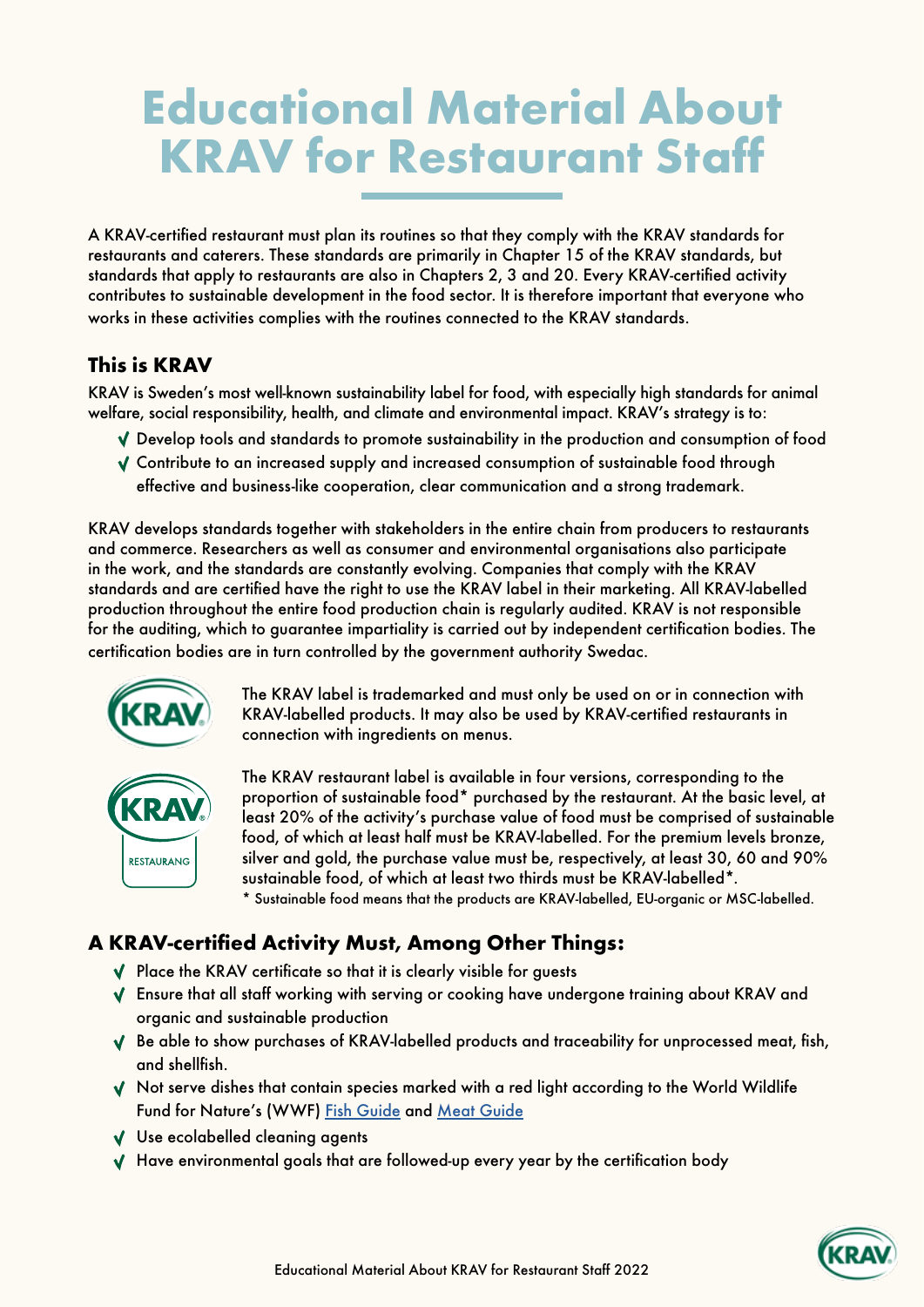## KRAV and Organic – There is a Difference

## **Organic**

The EU has minimum standards for what can be called organic. We call this "EU-organic". These foods are produced:

- Without non-naturally occurring chemical pesticides
- Without artificial fertilisers
- Without genetically modified organisms (GMOs)
- With standards on the treatment of animals and that animal feed should primarily come from a farmer's own farm
- $\sqrt{ }$  Using gentle processing methods and with few additives

Organic production contributes to cleaner watercourses and increased biodiversity. There are on average 30% more species of plants, birds, bees and other pollinators on organic farms.

### KRAV is Organic and More

KRAV is Sweden's most well-known sustainability label for food. KRAV-labelled products are organically produced based on EU organic standards, but with especially high standards for animal welfare, social responsibility, health, and climate and environmental impact. The KRAV standards for sustainable fishing, restaurants and for social responsibility are not present in the EU organic standards.

#### KRAV HAS GREATER REQUIREMENTS FOR ANIMAL WELFARE



- $\sqrt{P}$ igs must be able to graze, root in the ground and bathe in mud in the summer. In EU organic production, it is adequate for pigs to have access to a concrete slab. Most conventionally raised pigs are not allowed to go outside at all.
- $\sqrt{ }$  The animals give birth in seclusion, to minimise stress.
- $\sqrt{\ }$  There are special standards for slaughter, which should take place as calmly as possible.

#### THE KRAV STANDARDS FOR THE ENVIRONMENT AND CLIMATE GO FURTHER THAN THE EU STANDARDS



- $\blacklozenge$  The company must have systematic environmental management.
- Large greenhouses must predominantly use renewable energy.
	- Farmers must have taken a course in fuel-efficient driving and use green electricity.

#### KRAV HAS A GREATER FOCUS ON HEALTH



- Organic food is produced without non-naturally occurring chemical pesticides.
- $\sqrt{\phantom{a}}$  KRAV approves only about 50 food additives, though Swedish law approves about 300 additives.
	- $\sqrt{\ }$  KRAV has especially rigorous requirements for health, for example the additive nitrite must not be used in ham and other processed meat products.
- Food grown in Sweden must not be grown closer than 25 meters from heavily trafficked roads.

#### KRAV ALSO HAS STANDARDS FOR SOCIAL RESPONSIBILITY



- Basic human rights must be respected.
- $\sqrt{\ }$  The Swedish legislation on working conditions must be complied with in Sweden. This also applies to seasonal workers, immigrant workers, staff from agencies supplying temporary workers, and volunteers.
- $\sqrt{}$  For imported products, forced labour is not allowed and workers must have the opportunity to organize and the right to collective bargaining.